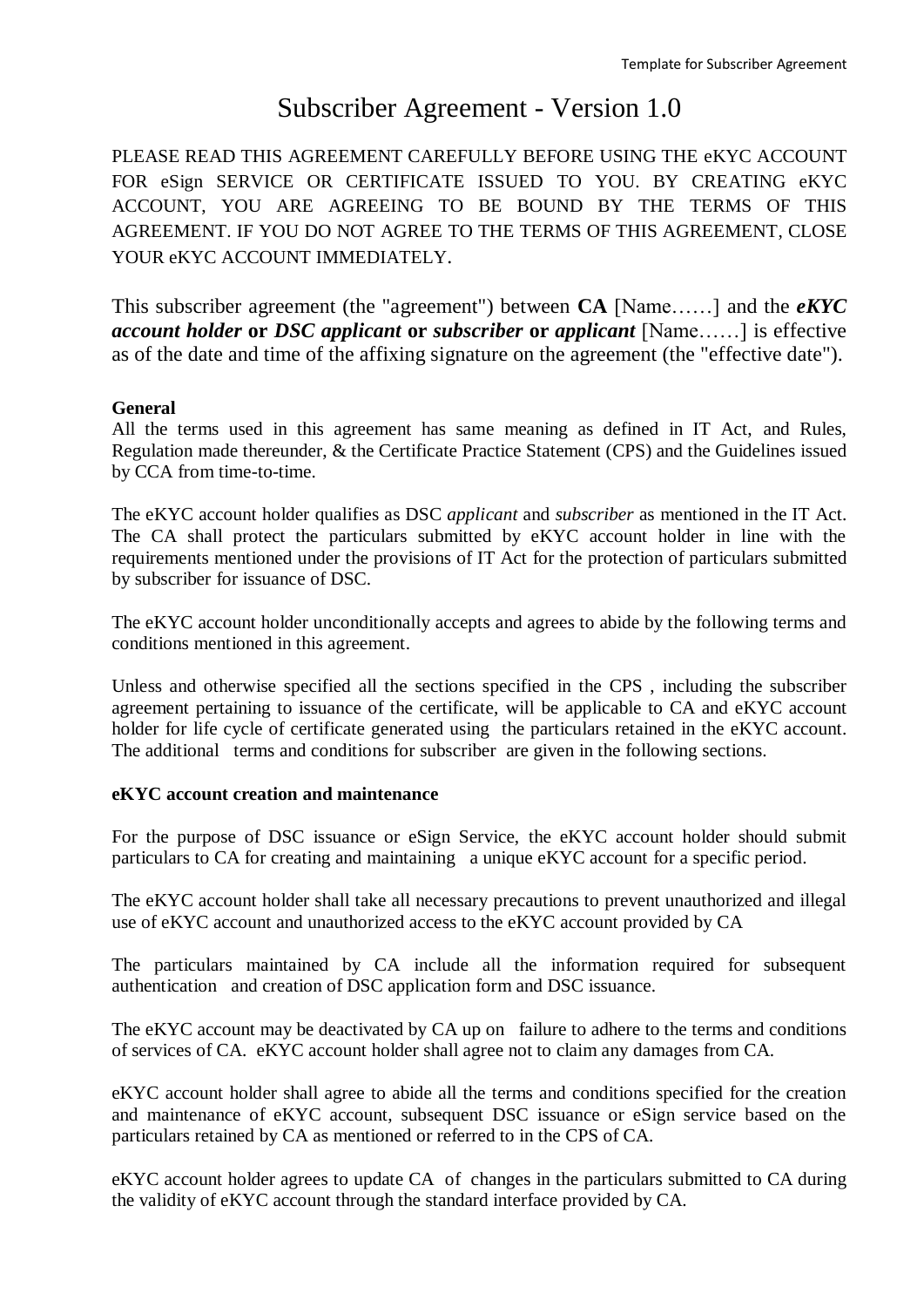The eKYC account holder undertakes to promptly inform the CA the change in the particulars of user and/or the mode of operation of eKYC account.

eKYC account holder shall authorise CA to generate electronic DSC application form based on the information retained in eKYC account attributed to eKYC user.

eKYC account holder shall agree to collect access location and system details by CA for the purpose security and other requirements as mentioned in the CCA guidelines.

eKYC account holder shall agree and confirm that DSC issued or eSign services would only be used in accordance with IT Act, and Rules & Regulations made thereunder.

During the lifetime of eKYC account, CA may introduce additional terms and publish it in the online systems, and prominently provide the link to updated terms in the eKYC account access interface.

In case eKYC account holder do not agree on the updated terms he should stop using services and CA will deactivate the account.

eKYC account holder shall undertake that the confidentiality of the PIN will be retained and maintain exclusive access to OTP send by CA for authentication purpose.

The eKYC account holder acknowledges and asserts that s/he have control of the Mobile number and valid e-mail address provided for eKYC account creation. In the case of any changes in the control of Mobile and valid e-mail address, the eKYC account holder should promptly inform  $CA$ .

eKYC account holder shall agree to inform CA up on the lost or compromise of exclusive access to mobile number registered in the eKYC account.

eKYC account holder shall agree to provide consent in the form of submitting the OTP in the interface provided by CA only after reading and understanding the meaning of the 'purpose text' sent along with OTP.

CA will not carry out any changes to eKYC account which is materially affecting the integrity of certificate or consent without the authentication of eKYC account holder.

CA shall provide account monitoring facility to eKYC user. Also applicant should have an option to activate, deactivate and close account at any point of time.

CA shall retain audit trail of account creation and maintain for a period of 7 years. Also applicant should be able to access notifications, history of eSign transactions, account modification, activation and deactivation information.

# **DSC Issuance, Expiration & Revocation**

In the case of longer validity DSC issuance request, eKYC account holder authorise CA to include the information retained in eKYC account attribute to eKYC account holder in the certificate and also perform certification upon providing successful authentication.

Subscriber shall promptly cease use of the private key associated with the public key in the certificate upon expiration or revocation of the certificate.

For revocation of DSC, the subscriber agrees to follow all the procedure, terms and conditions as mentioned in the CPS.